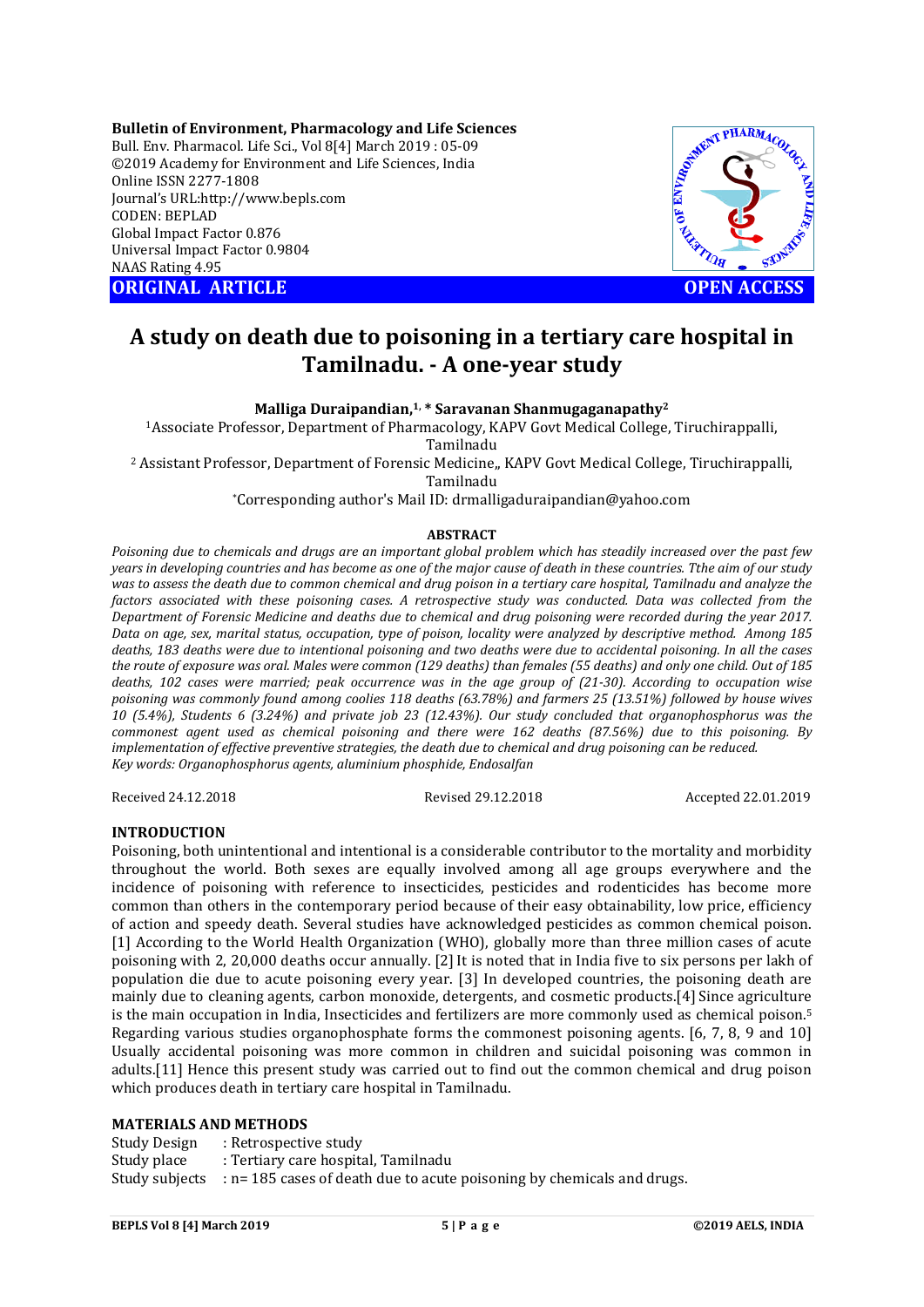Methods : After getting approval from the ethical committee of our institute, Data regarding age, sex, marital status, occupation, locality, type of poison were collected from records in Forensic Medicine Department.

Inclusion criteria: Death due to acute poisoning by chemicals and drugs were included.

Exclusion criteria: Death due to snake bite, insect bite, food poisoning and allergic reactions to drugs were excluded in this study.

Data was analyzed by descriptive statistical method.

#### **RESULTS**

In our study, 185 cases of death due to chemical and drug poisoning were reviewed retrospectively. Among 185 deaths, 183 (98.91%) were due to intentional poisoning and two cases were due to accidental poisoning. The route of poisoning was ingestion in all our observed cases. 177 cases were admitted in the tertiary care hospital and treated, finally ended in death and 8 cases were brought dead. Among 185 deaths, males were 129 (69.72%), females 55 (29.73%) and only one child. Out of 185 deaths, 120 (64.86%) were married. Peak occurrence of death was in the age group of 21-30 years is 100 (54.05%). (Table1) According to the occupation, poisoning was commonly found among coolies 118 (63.78%) and farmers 25 (13.5%) followed by private jobs 23 (12.43%), house wives 10 (5.41%), and students 6 (3.24%). (Table 2) In this study among pesticide, Organophosphate compound was the commonest poisoning in which 162 deaths (87.56%) had occurred followed by Oleander Poisoning (4.32%). Among the drug poisoning one for Benzodiazepines (0.54%) and one for anti-depressant (0.54%) were observed. (Table 3) Regarding the locality, death was reported more commonly in rural area (62.16%) followed by urban area (37.84%). (Table 4).

# **DISCUSSION**

In our study commonest chemical poison was organophosphate compound, which produce symptoms like increased saliva, lacrimal production, diarrhea, vomiting, constricted pupils, sweating, muscle tremors and confusion. In our study Organophosphate poisoning was common (87.56%), this was also documented in a study done by Eddleston etal. [12] The underlying mechanism of action involves the inhibition of acetyl cholinesterase leads to accumulation of acetylcholine in the body. [12] The primary treatment is atropine, oximes such as pralidoxime and diazepam. [12,13] In our observation, as agriculture is the main occupation of the people and organophosphorus are commonly used pesticide in this area, the most commonly used chemical poison is also organophosphophate, followed by other chemicals. This is evident from other studies done in South India. [6, 7, 8, 9 and 10] In contrast, the incidence of Aluminium Phosphide suicidal poisoning was found to be high in North Indian studies where they use this chemical as a grain fumigant. [14, 15, 16, and 17] In our study death due to Aluminium Phosphide is only 2.16%. In developed countries, cosmetic products and cleaning agents are the commonest poisoning but in our region it is very less.[4] Among 185 deaths, 98.91% was intentional poisoning and two deaths (0.02%) were due to accidental poisoning which is Similar to the study done by Das etal.[11] Various International studies had projected that there has been increasing incidences of intentional poisoning and to justify those studies, our study also was showing 98.91% of intentional poisoning. Also our study revealed that higher suicidal death was found among males (69 -72%) than females (29-73%) and the same was declared by Singh etal and Das etal, whereas in the study by Sharma etal both the genders were equally affected. [18, 19, and 20] But contradictory findings were noted in Nepal by Pokhrel etal, [21] in which the incidence of poisoning was more common among females. Moreover, the drug poisoning due to Benzodiazepines and antidepressants are mainly due to overdosing and of intentional poisoning. Factors like dowry, family quarrels, dependence of women on husband are responsible for poisoning among females, mainly housewives. Peak occurrence of death was in the age group of 21-30 years (54.05%) and which can be explained by the fact that the persons of this age group are suffering from stress of the modern life style, failure in love, nuclear family concept, more expectations from the family etc., Our study revealed, occupationally, more poisoning death were found among coolies (63.78%) and farmers (13.51%) which was similar with study done by Vinay etal in which he observed higher incidence of poisoning among coolies and farmers. Poverty, inadequate income to run the family, Monsoon failure was responsible for higher incidence of poison death among farmers and labourers. [9] Early marriages, rural community, family responsibilities, social custom was the cause for higher incidences of poisoning among house wives.

As we intended to prevent the death due to poisoning, certain preventive strategies are mandatory to be implemented, so that the incidences of death due to chemical poisoning can be reduced markedly. Prevention includes, banning of very toxic type of organophosphates in the pesticides [12] those who work with pesticides should take protective measures and showering before going home. [22] Primary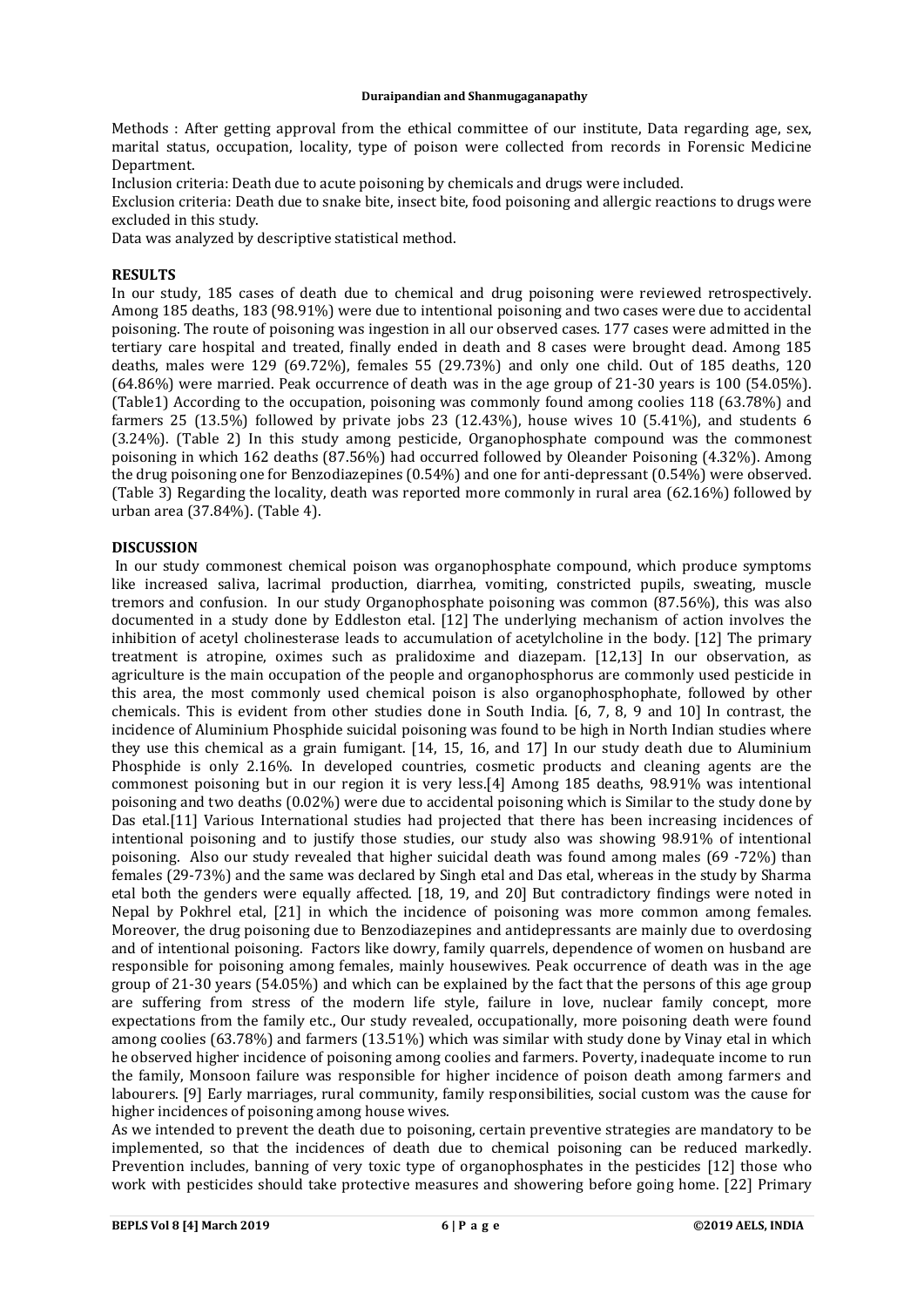health centers should be upgraded to provide immediate effective treatment for poisoning. All district hospital should have separate toxicological unit in dealing with clinical poisoning cases. Educating NGOs, village head and other volunteers about the first aid treatment of poisonings at household level, counseling should be given to adolescents at schools and colleges about the chemical and drug poison and also about the first aid treatment. Marriage counseling and strict implementations of anti - dowry act and women empowerment will help in decreasing the day to day tension in married life.

| Age in years | ີ<br>Male (n= 129 )69.72% |               |              | Female (n= 55) 29.73% |               |           |
|--------------|---------------------------|---------------|--------------|-----------------------|---------------|-----------|
|              | Married (%)               | Unmarried (%) | Total $(\%)$ | Married (%)           | Unmarried (%) | Total (%) |
| $1 - 11$     |                           |               |              |                       | 0.54          | 0.54      |
| $12 - 20$    |                           | 2.16          | 2.16         |                       | 2.16          | 2.16      |
| 21-30        | 16.26                     | 20.54         | 36.75        | 11.89                 |               | 17.29     |
| 31-40        | 10.81                     | 4.32          | 15.13        | 8.64                  |               | 8.64      |
| 41-50        | 5.40                      |               | 5.40         |                       |               |           |
| 51-60        | 7.56                      |               | 7.56         | 1.08                  |               | 1.08      |
| 61-70        | 2.162                     |               | 2.16         | 0.54                  |               | 0.54      |
| 71-80        | 0.54                      |               | 0.54         |                       |               | ۰         |

# **Table 1: Socio demographic profile of the subjects**





#### **Table3: Types of Poison**

| S.No | <b>Type of Poison</b>  | No of death in % |  |  |
|------|------------------------|------------------|--|--|
| 1.   | Organophosphate        | 87.56            |  |  |
| 2.   | Rat killer             | 1.08             |  |  |
| 3.   | Toilet cleaning agents | 1.08             |  |  |
| 4.   | Oleander poisoning     | 4.32             |  |  |
| 5.   | Aluminium Phosphide    | 2.16             |  |  |
| 6.   | Endosulphan            | 2.70             |  |  |
| 7.   | Benzodiazipines        | 0.54             |  |  |
| 8.   | Antidepressants        | 0.54             |  |  |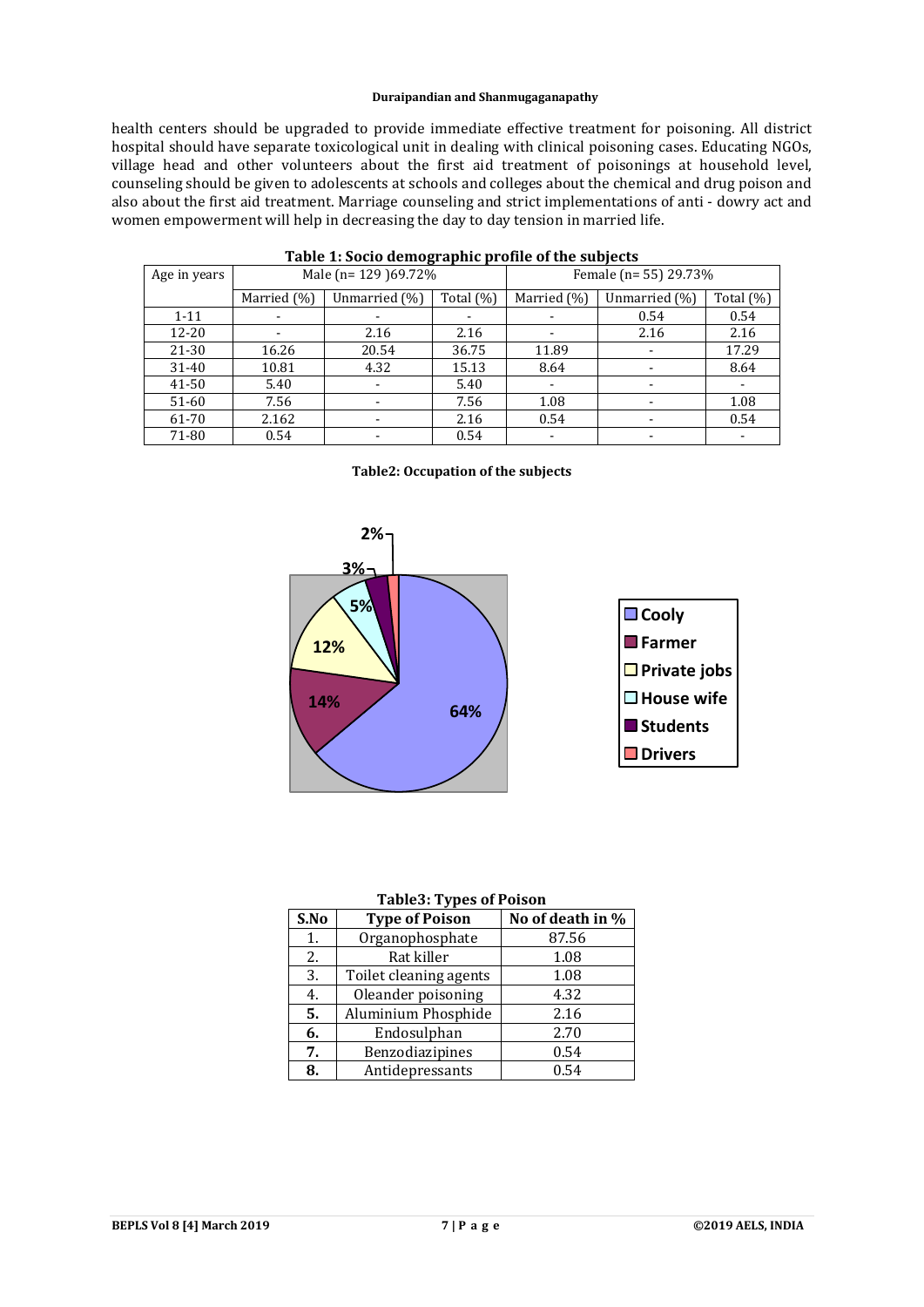**Table 4: Location of the subjects**



**Location of the subjects in %**

# **CONCLUSION**

Our study concluded that deaths due to chemical poison are commonly due to organophosphate agents. The occurrence was high among married males in the age group of 21-30 years. Maximum number of death mainly occurs in rural areas. The chemical and drug poisoning deaths can be prevented by implementation of effective preventive strategies.

# **REFERENCES**

- 1. Fernando R., (1988). Pesticide poisoning in Srilanka. Vidurava., 1:11-12.
- 2. World Health Organization. Guidelines for poison control. Bulletin (1999), Geneva: world health organization.
- 3. Narayana Reddy, K.S. (2010). Toxicology, General consideration. In: Narayana Reddy KS. Essentials of Forensic Medicine and Toxicology, Suguna Devi, Hyderabad, Inc. pp 446-465.
- 4. Gargi J., Tejpal HR. (2008). Retrospective autopsy study of poisoning in the northern region of Punjab. J Punjab Acad Fore Med Toxicol., 2: 17-20.
- 5. Aaron R., Joseph A., Abraham S., Muliyil J., George K. &Prasad J etal. (2004) Suicides in young people in rural southern India. Lancet., 363:1117-1118.
- 6. Adalkha A., Philip PJ. & Dhar KL. (1988) Organophosphorus and Carbamate poisoning in Punjab. Assoc Physician India., 36: 210.
- 7. Jaiprakash H., Sarala N., Venkatarathnamma PN. & Kumar TN. (2011). Analysis of different types of poisoning in a tertiary care hospital in rural south India. Food Chem Toxicol., 49: 248-250.
- 8. Jesslin J., Adepu R. & Churi S. (2010). Asessment of prevalence and mortality incidence due to poisoning in a south Indian tertiary care teaching hospital. Indian J. Pharm.Sci ., 72: 587-591.
- 9. Vinay BS., Gurudatta S., Pawar. & Inamedaa PI. (2008). Profile of poisoning cases in district and medical college hospitals of north Karnataka. IJFMT., 2: 07-12.
- 10. Ramesha KN., Moorthy K., Rao BH. & Kumar G. (2009). Pattern and outcome of acute poisoning cases in a tertiary care hospital in Karnataka. Indian J. Crit. Care Med., 13: 152 -155.
- 11. Das RK., (2007). Epidemiology of insecticide poisoning at AIIMS Emergency service and role of its detection by gas liquid chromatography in diagnosis. Medico legal update., 7: 49-60.
- 12. Eddleston M., Buckley NA., Eyer P. & Dawson HA. (2008). Management of acute organophosphorus pesticide poisoning. Lancet., 371:597-607. (https://www.ncbi.nlm.nih.gov/pmc//articles/pmc2493330)
- 13. King AM. & Aaron CK. (2015). Organophosphte and Carbamate poisoning. Emerg Med clin North Am., 33: 133- 151. (https://www.ncbi.nim.nih.gov/pubmed /25455666)
- 14. Bajaj R. & Wasir HS. (1988). Epidemics of Aluminium phosphide poisoning in Northern India. Lancet., 11: 820.
- 15. Sagar MS., Sharma RK. & Dogra TD. (1993). Analysis of changing patterns of unnatural fatalities in South Delhi. J Forensic Med Toxicol., 10: 21-25.
- 16. Lall SB., Peshin SS. & Seth SS. Acute poisoning. (1994). A ten-year retrospective hospital based study. Ann. Natl.Acad Med Sci (India)., 30: 35-44.
- 17. Singh VP., Sharma BR., Harish D. & Vij k. (2004). A ten-year study of poisoning cases in a tertiary care hospital. IIJFMT., 1: 2.
- 18. Sharma BK., Harish D., Sharma V. & Vij K. (2002). The epidemiology of poisoning; An Indian view point. J of Forensic Med Toxicol., 19: 05-11.
- 19. Dash SK. & Mohanty MK. (2005). Sociodemographic profile of poisoning cases. J of Indian aca of FM., 27:133-138.